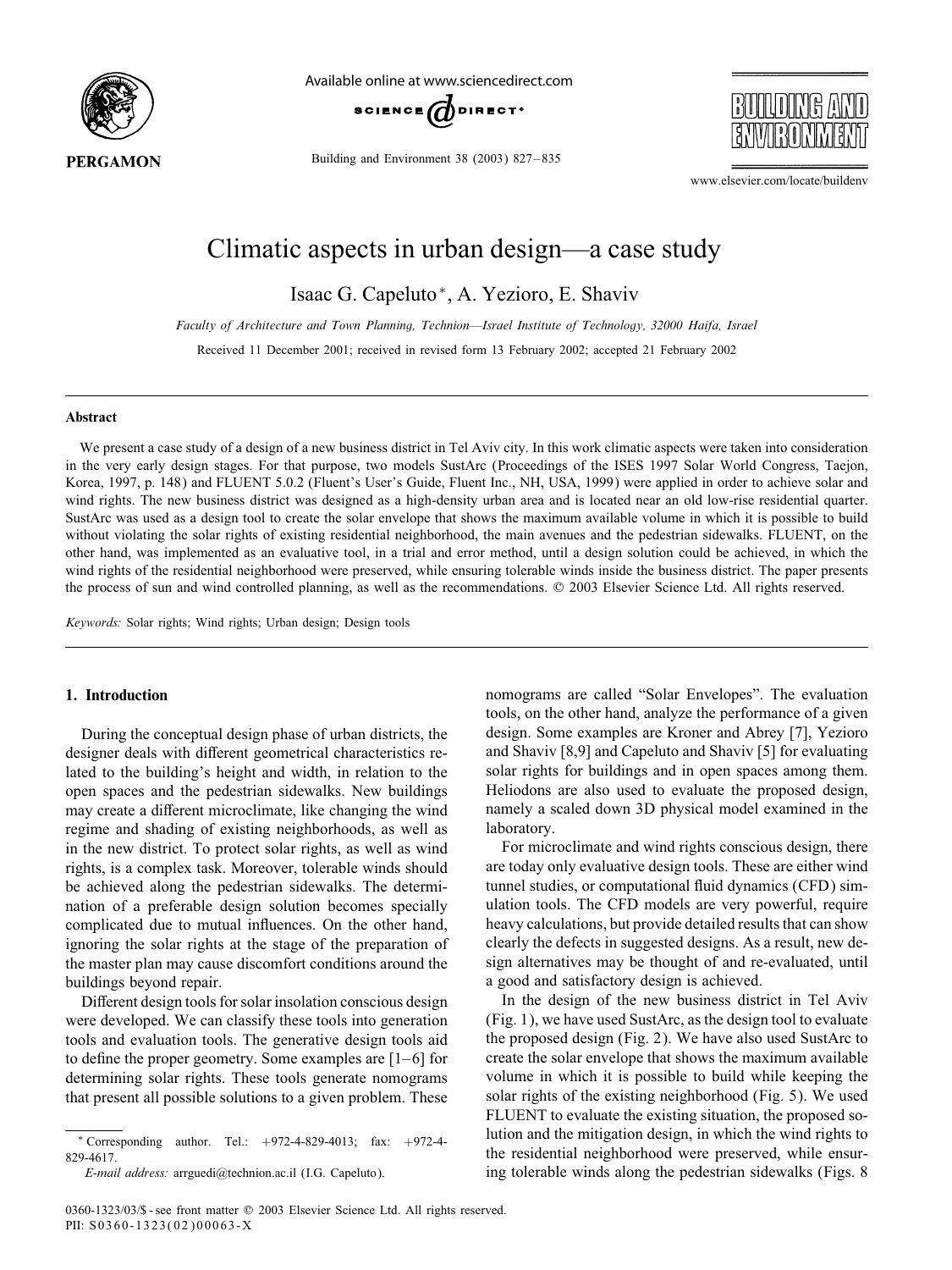

Fig. 1. An aerial view of the business district.

and 9). The paper presents the design process along with the different design tools implemented to create the solutions and to simulate and evaluate the proposed design. Using these tools we could developrules and design guidelines that ensure proper insolation and ventilation in the existing residential neighborhood as well as creating good microclimatic conditions inside the new business district.

#### 2. Sun, winds and urban design

There are many places in which urban design take into consideration solar rights and winds protection. Let us mention a few: New York, Boston, Chicago, Philadelphia, Pittsburgh and San Francisco, in the USA, Calgary, Edmonton, Halifax, London, Montreal, Ottawa and Toronto, in Canada [10]. Many tall buildings were built during the past in all of the above cities. These tall buildings caused different problems, like shading, loss of daylight, and creation of strong winds around the tall buildings on one hand, and at the same time avoid good ventilation by creating wind stagnation at some parts around them. From the accumulating experience, the city leaders and designers recognized the need to control the changes in the microclimatic conditions created by a proposed design. In many cities, large projects, including tall buildings, require wind studies, as well as shading evaluation. Nevertheless, in most places, the planning control for wind protection and solar insolation are not mandatory and are not imposed by standards, but rather open to negotiations with the developers.

Defining urban standards can be carried on along three different approaches [10]:

- a. Prescriptive and descriptive standards, in which the exact physical solution is given. For example, the specific maximum height of buildings in the inner city neighborhood of San Francisco is dictated along with the angle of the slope of a plan that cut the upper floors further from the street.
- b. Performance standards, in which the expected performance of the design is given. For example, Boston zoning ordinance dictates for some downtown areas, that "No net increase in shadow is permitted between 8 a.m. and



Fig. 2. Sun-view presenting the shading of the main green avenue (the area adjacent to the tall buildings from the right) and the residential neighborhood (the long square on the right).